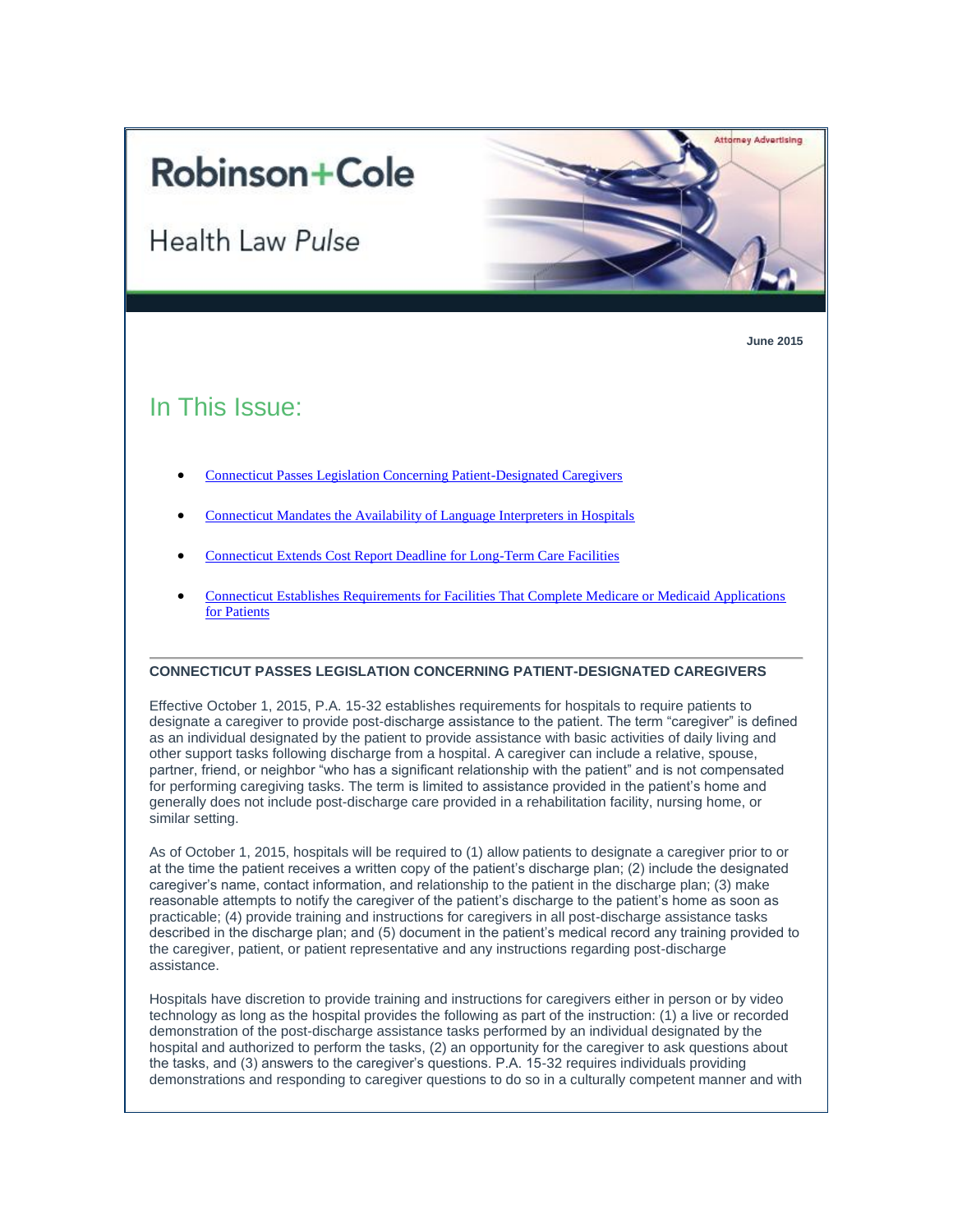appropriate language access services as required under state and federal law. In addition, all training and instruction should use nontechnical language to the extent possible.

P.A. 15-32 explicitly states that it does not create a private right of action against a hospital or its employees, consultants, or contractors and that the same will not be held liable, in any way, for services rendered or not rendered by a caregiver to a patient at the patient's home. The bill also specifies that it should not be construed to affect a health insurer's benefit plans or reimbursement obligations, to delay patient discharges or transfers from a hospital to another facility, or to take precedence over a patient's proxy health care rights. Caregivers are not entitled to reimbursement by any government or commercial payor for post-discharge assistance provided in accordance with P.A. 15-32.

#### <span id="page-1-0"></span>**CONNECTICUT MANDATES THE AVAILABILITY OF LANGUAGE INTERPRETERS IN HOSPITALS**

Governor Dannel P. Malloy signed into law Public Act 15-34, "An Act Concerning Language Interpreters in Hospitals" (P.A. 15-34). P.A. 15-34 revises a current Connecticut law regarding patient access to interpreters in acute care hospitals. Previously, acute care hospitals in Connecticut were required to make interpreter services available to certain patients "to the extent possible" for the hospital. P.A. 15-34 removes the "to the extent possible" condition from the current law to now mandate that all acute care hospitals in Connecticut "ensure the availability of interpreter services to patients whose primary language is spoken by a group comprising not less than five per cent of the population residing in the geographic area served by the hospital." P.A. 15-34 takes effect on October 1, 2015.

## <span id="page-1-1"></span>**CONNECTICUT EXTENDS COST REPORT DEADLINE FOR LONG-TERM CARE FACILITIES**

On June 5, 2015, Connecticut Governor Dannel P. Malloy signed into law Public Act 15-36, which extends the deadline for long-term care facilities to submit their annual cost reports. Long-term care facilities include, but are not limited to, nursing homes, residential care homes, and residential facilities for persons with intellectual disabilities. Current law requires long-term care facilities to file cost reports with the Department of Social Services by December 31 of each year. This legislation extends this deadline to February 15 of each year. Public Act 15-36 is effective July 1, 2015.

#### <span id="page-1-2"></span>**CONNECTICUT ESTABLISHES REQUIREMENTS FOR FACILITIES THAT COMPLETE MEDICARE OR MEDICAID APPLICATIONS FOR PATIENTS**

Connecticut Governor Dannel P. Malloy recently signed into law Public Act 15-50, "An Act Concerning Requirements for Facilities That Complete Medicare or Medicaid Applications for Patients" (P.A. 15-50). Current law sets forth a bill of rights for all patients of nursing home facilities, residential care homes, and chronic disease hospitals. The patients' bill of rights ensures respect for patients' autonomy and safeguards their well-being. It includes the right of patients to be fully informed about their medical condition and the services available in the facility, as well as the right to confidential treatment of personal and medical records, quality care, and freedom from mental and physical abuse.

This legislation adds a new right to the patients' bill of rights, providing that every patient of a nursing home facility, residential care home, or chronic disease hospital is entitled to receive a copy of any Medicare or Medicaid application completed by the facility on behalf of the patient or to designate a family member or other representative to receive a copy of any such application. Public Act 15-50 is effective July 1, 2015.